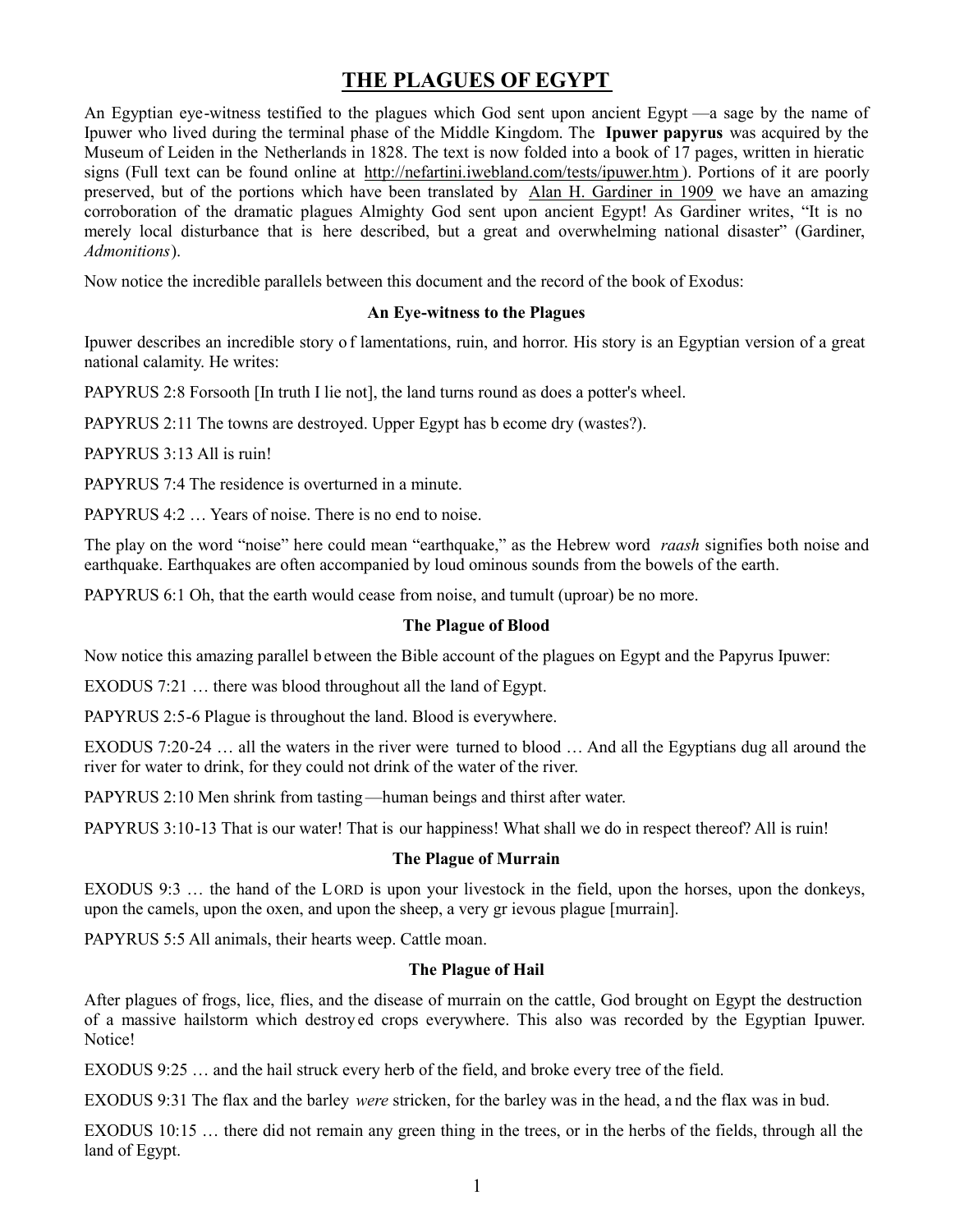PAPYRUS 4:14 Trees are destroyed.

PAPYRUS 6:1 No fruit nor herbs are found ...

PAPYRUS 2:10 Forsooth, gates, columns and walls are consumed by fire.

PAPYRUS 10:3-6 Lower Egypt weeps … The entire palace is without its revenues. To it belong (by right) wheat and barley, geese and fish.

PAPYRUS 6:3 Forsooth, grain has perished on every side.

PAPYRUS 5:12 Forsooth, that has perished which yesterday was seen. The land is left over to its weariness like the cutting of flax.

This last statement shows clearly these plagues on Egypt were not the consequence of long -lasting drought. Rather, this was a sudden onsl aught of disaster, virtually overnight! What was visible yesterday was perished today! The produce of Egypt was cut down, like the cutting of flax —a sudden, incisive event!

#### **The Plague of Locusts**

EXODUS 10:4-5 … tomorrow I will bring the locusts into your country. And they shall cover the face of the ground … And they shall eat the rest of that which has escaped, which remains to you from the hail, and shall eat every tree which grows for you out of the field...

PAPYRUS 6:1 No fruit nor herbs are found … hunger.

#### **The Plague of Darkness**

EXODUS 10:22-23 … and there was a thick darkness in all the land of Egypt three days. They did not see one another, nor did any rise from his place, *for* three days

PAPYRUS 9:11 The land is not light ...

This plague of darkness is further described in another ancient Egyptian document, a black granite monolith or shrine at the border of Egypt, inscribed with hieroglyphics all over its surface. The shrine's message declares:

EL-ARISH: The land was in great affliction. Evil fe ll on this earth… It was a great upheaval in the residence… Nobody left the palace during nine days, and during these nine days of upheaval there was such a tempest that neither the men nor the gods could see the faces of those next [to them].

With the plague of locusts covering the skies and earth proceeding the plague of darkness, of three days, undoubtedly the Egyptians counted nine days as the total length of the time of impaired vision and light. Even the Jewish Midrash books explain the plague lasted seven days—during the first three days one could still change his position, but during the next three (the three of the Bible) one could not stir from his place!

#### **The Tenth Plague**

The final, culminating plague upon ancient Egypt has not been fully under stood. The last night before the Exodus, we know, the LORD slew the firstborn of the Egyptians, but the Israelites who had the blood of a lamb over their front doorposts were spared. But let us notice this account more fully.

EXODUS 12:29 And it came to p ass at midnight the LORD STRUCK all the firstborn in the land of Egypt from the firstborn of Pharaoh … to the firstborn of the captive that *was* in the prison, also all the firstborn of livestock.

EXODUS 12:30 And Pharaoh rose up in the night, he and all h is servants, and all the Egyptians. And there was a GREAT CRY in Egypt, for *there was* not a house where there was not one dead.

What was this awesome plague which destroyed everywhere, throughout the land, causing the death of multiple thousands, including cattle?

The Hebrew word for "smote" is *no gaf* and is used for a violent blow, such as the thrusting with horns by an ox. Now notice the Papyrus Ipuwer account of this traumatic event.

PAPYRUS 4:3, 5:6 Forsooth, the children of princes are dashed again st the walls.

PAPYRUS 6:12 Forsooth, the children of princes are cast out in the streets.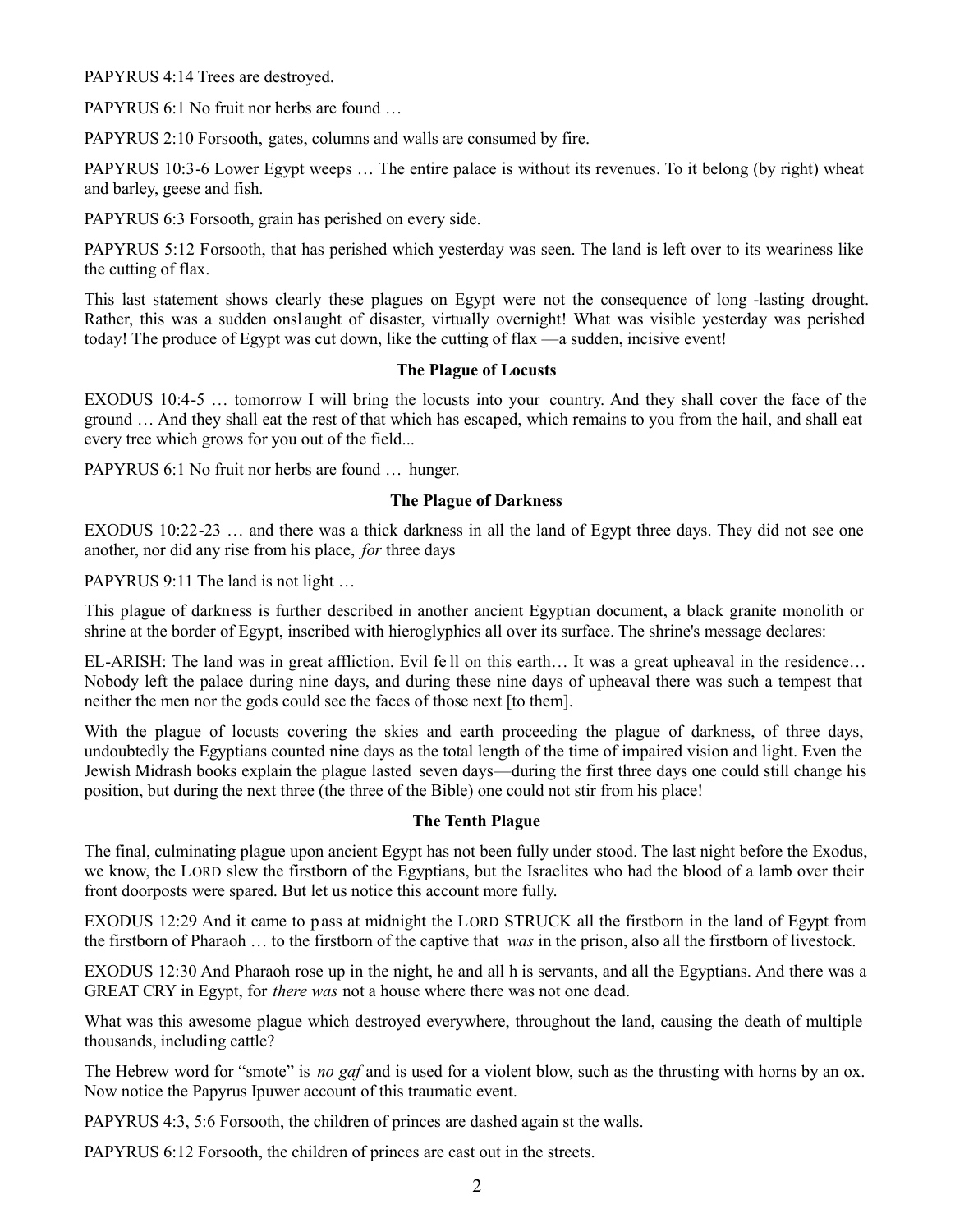PAPYRUS 6:3 The prison is ruined.

PAPYRUS 2:13 He who places his brother in the ground is everywhere.

PAPYRUS 3:14 It is groaning that is throughout the land, min gled with lamentations.

What happened? The evidence indicates that during this final night of the Passover, a great earthquake struck Egypt, killing those God had marked for death all over the land, from the houses of princes to those lying in prisons, and even livestock. The Church historian Eusebius quotes an ancient source in a book by Artapanus which tells of "hail and earth quake by night (of the last plague), so that those who fled from the earthquake were killed by the hail, and those who sought she lter from the hail were destroyed by the earthquake. And at that time all the houses fell in, and most of the temples."

This must have been a massive earthquake! It must have been a forerunner of the final earthquake and hail which will culminate the "seven last" plagues mentioned in the Book of Revelation (see Rev. 16:17 -21). The Ipuwer Papyrus says:

PAPYRUS 4:4, 6:14 Forsooth, those who were in the place of embalmment are laid on the high ground.

A legend in the Haggada tells that in the last night, wh en Egypt was smitten, the coffin of Joseph was found lying on the ground, lifted out of the grave. Earthquakes in modern times have been known to have similar effects, causing coffins to protrude from their graves in hillside cemeteries.

God smote strong and weak alike, just as an earthquake would do. The Midrashim say that "as many as nine tenths of the inhabitants have perished" (Ginzberg, *Legends*, II, 369).

God judged ancient Egypt. If this Judgment caused nine tenths of the population to perish, then indeed it was a TYPE of the future destruction God will wreak upon this earth during these "last days," in our lifetime! In the future "time of trouble" we find that only a tenth of the population shall survive (Isaiah 6:13). God will overthrow the land as He did Sodom and Gomorrah (Amos 4:11). Only ten percent of the population of the nations comprising modern "Israel" shall escape death (Amos 5:3). This same figure can be extended to the judgment of the Gentiles, also, who will be judged and found wanting by God (compare Isa.10:18-19; Isa. 47:1-9; Rev. 18; Isa.  $24:6$ ).

# **Revolt of the Slaves**

The Papyrus Ipuwer continues its amazing parallel with the book of Exodus. As Israel prepares to leave Egypt, we read:

EXODUS 11:2 … let every man ask (demand) from hi s neighbor, and every woman from her neighbor, articles of silver, and jewels of gold.

PAPYRUS 3:2-3 (gold and jewels) are fastened on the neck of female slaves.

EXODUS 12:33 And the Egyptians were urging the people, that they might send them out of the land quickly, for they said, "We *are* all dead men."

PAPYRUS 4:2 Forsooth, great and small say: I wish I might die.

PAPYRUS 5:14f. Would that there might be an end of men, no conception, no birth! Oh, that the earth would cease from noise, and tumult be n o more!

The Papyrus describes men fleeing the cities in tents, even as Israel fled Egypt and abode in tents as they journeyed.

PAPYRUS 10:2 Men flee… Tents are what they make like the dwellers of the hills.

The Scriptures show that a "mixed multitude" o f Egyptians fled Egypt with the Israelites (Exo. 12:38). Their first brief stopover was at a place called "Succoth," which, in Hebrew, means "tents" or "huts."

As Israel left Egypt, God went before them. We read:

EXODUS 13:21 And the LORD went before them by day in a pillar of a cloud to lead them in the way, and by night in a pillar of fire to give them light to go by day and by night. He did not take away the pillar of the cloud by day, nor the pillar of fire by night…